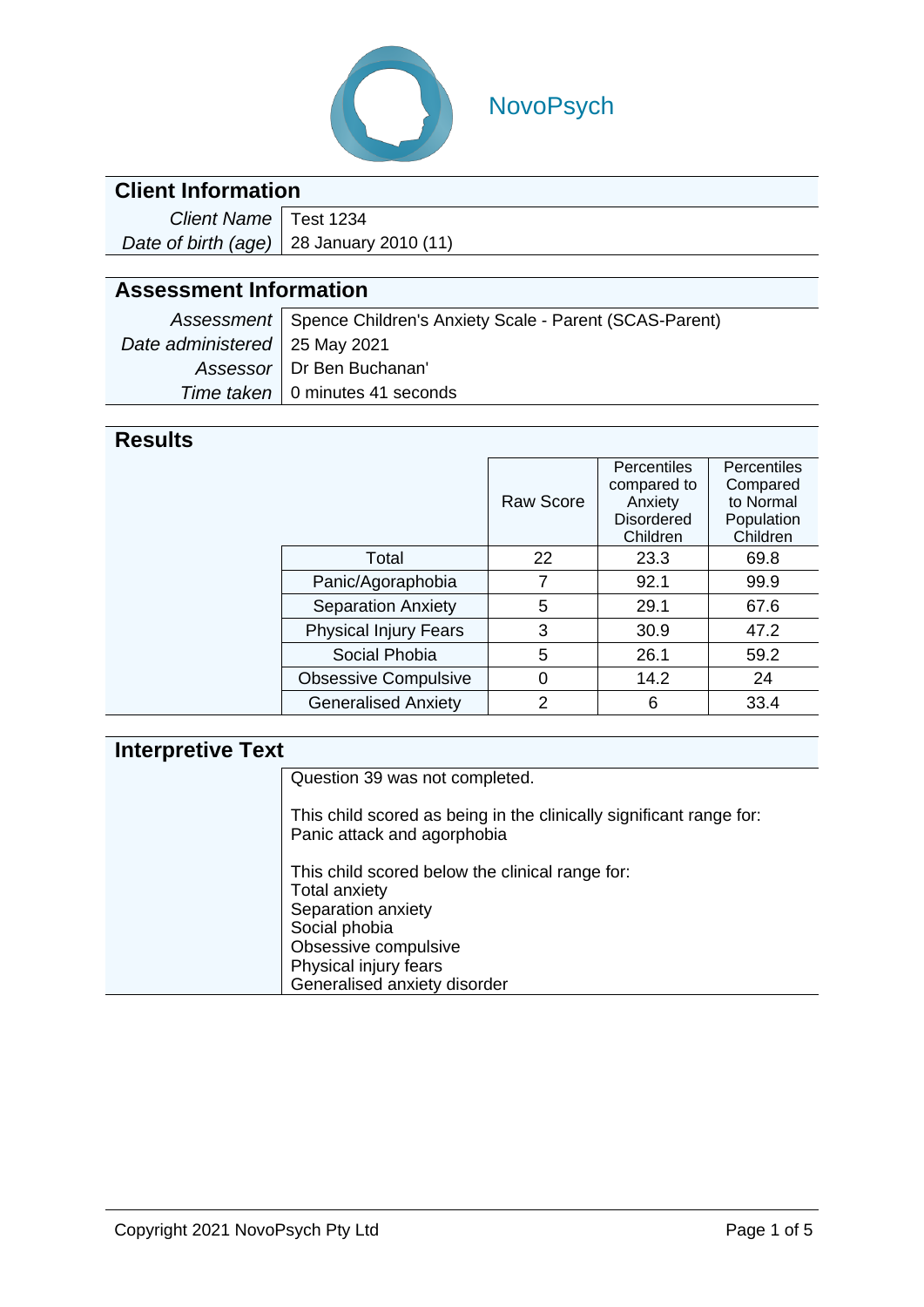

**Client Name** | Test 1234



#### **Percentiles Compared to Anxiety Disordered Children**

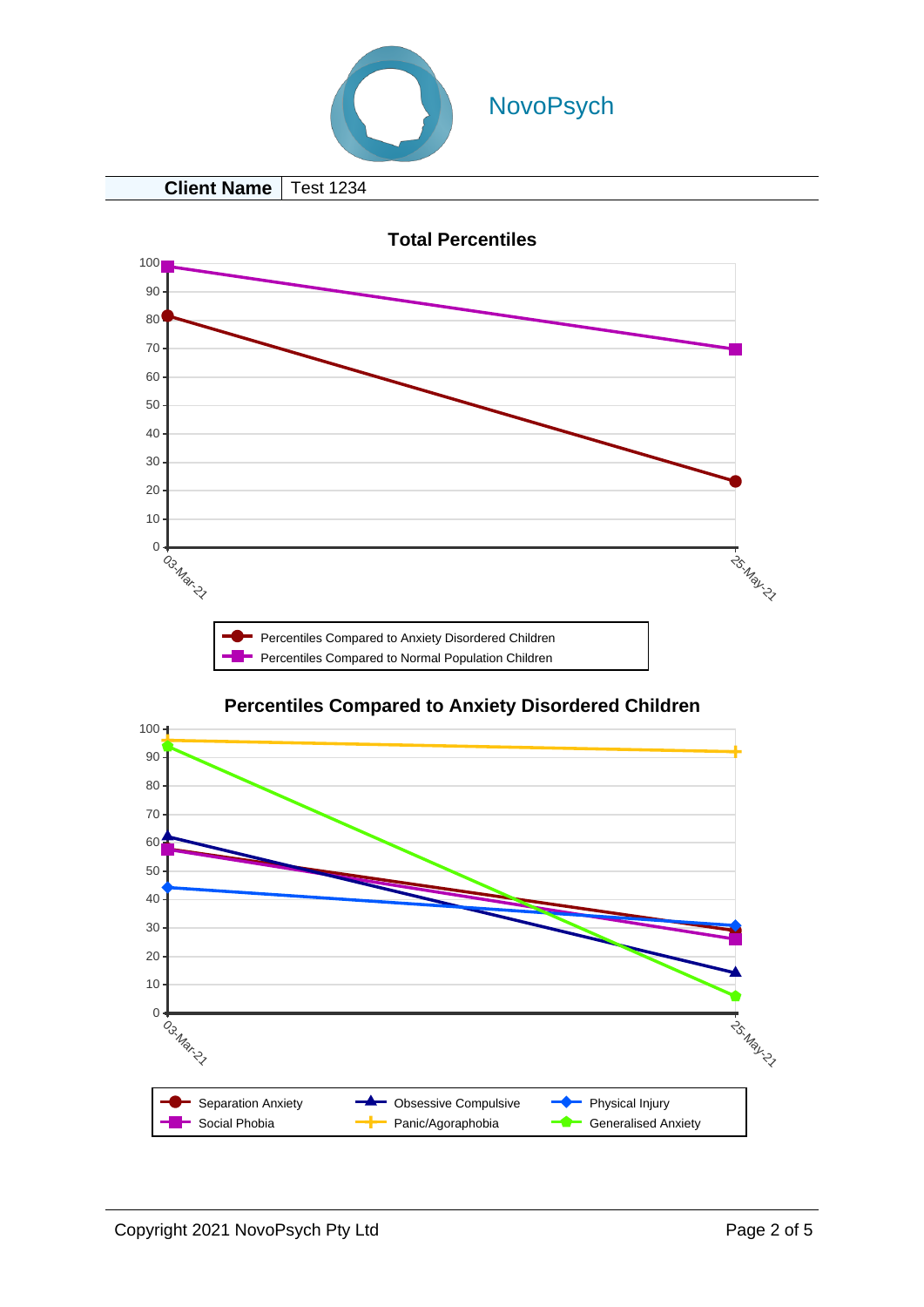

**Client Name Test 1234** 



### **Scoring and Interpretation Information**

| Scores consist of a total raw score (between 0 and 114) and six<br>subscale scores. Results are also converted to percentile ranks<br>based on an Anxiety Disordered Children sample and a Normal<br>Population Children sample, based on the child's gender and age<br>(Nauta et al., 2004).                             |
|---------------------------------------------------------------------------------------------------------------------------------------------------------------------------------------------------------------------------------------------------------------------------------------------------------------------------|
| - Panic attack and agoraphobia (items 12,19,25,27,28,30,32,33,34)<br>- Separation anxiety (items 5,8,11,14,15,38)<br>- Physical injury fears (items 2,16,21,23,29)<br>- Social phobia (items 6,7,9,10,26,31)<br>- Obsessive compulsive (items 13,17,24,35,36,37)<br>- Generalized anxiety disorder (items 1,3,4,18,20,22) |
| Any scores more than the 84th percentile (1 standard deviation from<br>the normal population mean) are considered to be clinically<br>significant.                                                                                                                                                                        |

| <b>Client Responses</b> |                               |       |          |       |        |
|-------------------------|-------------------------------|-------|----------|-------|--------|
|                         |                               | Never | Sometime | Often | Always |
|                         | My child worries about things | 0     |          |       | 3      |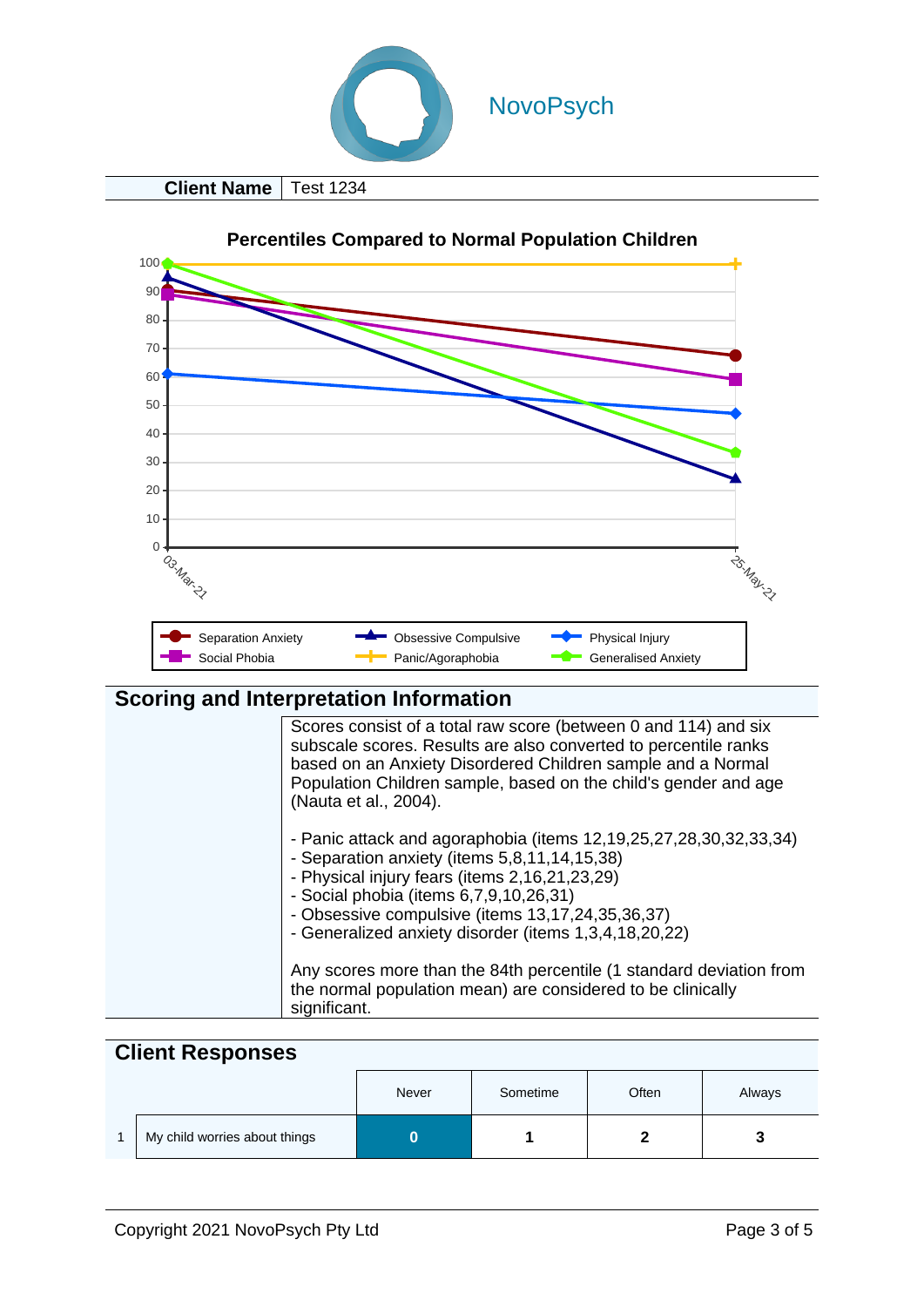

**Client Name** Test 1234

| <b>Client Responses (cont.)</b> |                                                                                                                      |          |          |                         |        |
|---------------------------------|----------------------------------------------------------------------------------------------------------------------|----------|----------|-------------------------|--------|
|                                 |                                                                                                                      | Never    | Sometime | Often                   | Always |
| $\overline{c}$                  | My child is scared of the dark                                                                                       | $\bf{0}$ | 1        | $\mathbf 2$             | 3      |
| 3                               | When my child has a problem, s(he)<br>complains of having a funny feeling<br>in his / her stomach                    | $\bf{0}$ |          | $\mathbf 2$             | 3      |
| 4                               | My child complains of feeling afraid                                                                                 | 0        |          | $\mathbf 2$             | 3      |
| 5                               | My child would feel afraid of being<br>on his/her own at home                                                        | $\bf{0}$ | 1        | 2                       | 3      |
| 6                               | My child is scared when s(he) has<br>to take a test                                                                  | 0        | 1        | $\overline{2}$          | 3      |
| 7                               | My child is afraid when (s)he has to<br>use public toilets or bathrooms                                              | $\bf{0}$ | 1        | $\overline{2}$          | 3      |
| 8                               | My child worries about being away<br>from us / me                                                                    | 0        |          | $\mathbf 2$             | 3      |
| 9                               | My child feels afraid that (s)he will<br>make a fool of him/herself in front of<br>people                            | 0        |          | $\mathbf 2$             | 3      |
| 10                              | My child worries that (s)he will do<br>badly at school                                                               | $\bf{0}$ |          | $\mathbf 2$             | 3      |
| 11                              | My child worries that something<br>awful will happen to someone in our<br>family                                     | 0        |          | $\mathbf{2}$            | 3      |
| 12                              | My child complains of suddenly<br>feeling as if (s)he can't breathe<br>when there is no reason for this              | 0        | 1        | $\mathbf{2}$            | 3      |
| 13                              | My child has to keep checking that<br>(s)he has done things right (like the<br>switch is off, or the door is locked) | $\bf{0}$ | 1        | 2                       | 3      |
| 14                              | My child is scared if (s)he has to<br>sleep on his/her own                                                           | $\bf{0}$ |          | $\mathbf{2}$            | 3      |
| 15                              | My child has trouble going to school<br>in the mornings because $(s)$ he feels<br>nervous or afraid                  | 0        |          | 2                       | 3      |
| 16                              | My child is scared of dogs                                                                                           | $\bf{0}$ | 1        | $\mathbf 2$             | 3      |
| 17                              | My child can't seem to get bad or<br>silly thoughts out of his / her head                                            | $\bf{0}$ | 1        | $\mathbf 2$             | 3      |
| 18                              | When my child has a problem, s(he)<br>complains of his/her heart beating<br>really fast                              | 0        |          | $\overline{\mathbf{2}}$ | 3      |
| 19                              | My child suddenly starts to tremble<br>or shake when there is no reason for<br>this                                  | 0        | 1        | $\mathbf 2$             | 3      |
| 20                              | My child worries that something<br>bad will happen to him/her                                                        | $\bf{0}$ | 1        | $\mathbf 2$             | 3      |